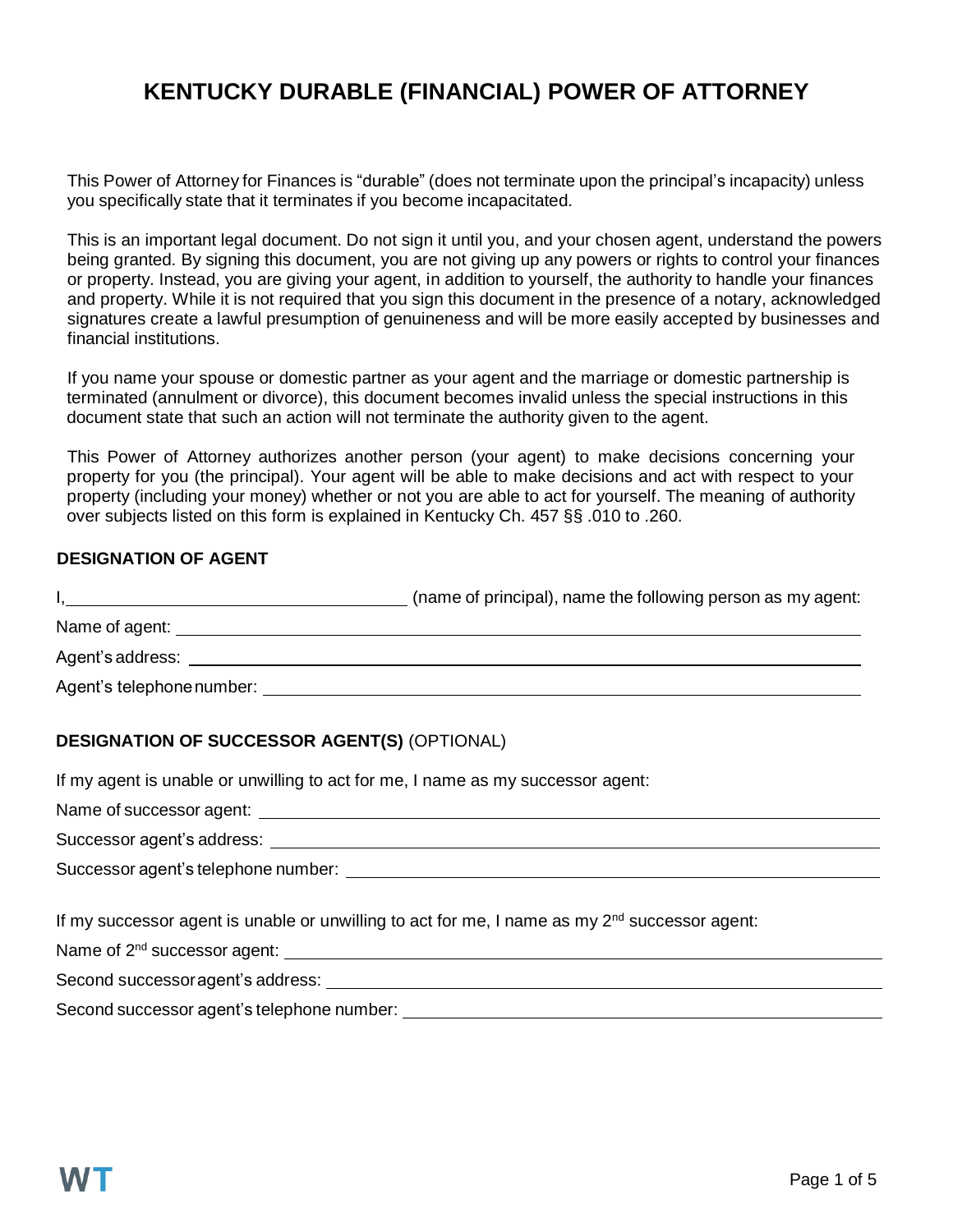## **GRANT OF GENERAL AUTHORITY**

I grant my agent and any successor agent general authority to act for me with respect to the following subjects as defined in § 457.140 of the Kentucky Statutes:

(INITIAL each subject you want to include in the agent's general authority.)

| Real property                                            |
|----------------------------------------------------------|
| Tangible personal property                               |
| Digital property                                         |
| Stocks and bonds                                         |
| Commodities and options                                  |
| Banks and other financial institutions                   |
| Operation of entity or business                          |
| Insurance and annuities                                  |
| Estates, trusts, and other beneficial interests          |
| Claims and litigation                                    |
| Personal and family maintenance                          |
| Benefits from governmental programs or civil or military |
| service Retirement plans                                 |
| Taxes                                                    |

## **LIMITATION ON AGENT'S AUTHORITY**

An agent who is not my spouse or domestic partner MAY NOT use my property to benefit the agent or a person to whom the agent owes an obligation of support unless I have included that authority in the special instructions.

**\_\_\_\_\_\_\_\_\_\_\_\_\_\_\_\_\_\_\_\_\_\_\_\_\_\_\_\_\_\_\_\_\_\_\_\_\_\_\_\_\_\_\_\_\_\_\_\_\_\_\_\_\_\_\_\_\_\_\_\_\_\_\_\_\_\_\_\_\_\_\_\_\_\_\_\_\_\_\_\_\_\_\_\_\_\_\_\_\_\_ \_\_\_\_\_\_\_\_\_\_\_\_\_\_\_\_\_\_\_\_\_\_\_\_\_\_\_\_\_\_\_\_\_\_\_\_\_\_\_\_\_\_\_\_\_\_\_\_\_\_\_\_\_\_\_\_\_\_\_\_\_\_\_\_\_\_\_\_\_\_\_\_\_\_\_\_\_\_\_\_\_\_\_\_\_\_\_\_\_\_ \_\_\_\_\_\_\_\_\_\_\_\_\_\_\_\_\_\_\_\_\_\_\_\_\_\_\_\_\_\_\_\_\_\_\_\_\_\_\_\_\_\_\_\_\_\_\_\_\_\_\_\_\_\_\_\_\_\_\_\_\_\_\_\_\_\_\_\_\_\_\_\_\_\_\_\_\_\_\_\_\_\_\_\_\_\_\_\_\_\_ \_\_\_\_\_\_\_\_\_\_\_\_\_\_\_\_\_\_\_\_\_\_\_\_\_\_\_\_\_\_\_\_\_\_\_\_\_\_\_\_\_\_\_\_\_\_\_\_\_\_\_\_\_\_\_\_\_\_\_\_\_\_\_\_\_\_\_\_\_\_\_\_\_\_\_\_\_\_\_\_\_\_\_\_\_\_\_\_\_\_ \_\_\_\_\_\_\_\_\_\_\_\_\_\_\_\_\_\_\_\_\_\_\_\_\_\_\_\_\_\_\_\_\_\_\_\_\_\_\_\_\_\_\_\_\_\_\_\_\_\_\_\_\_\_\_\_\_\_\_\_\_\_\_\_\_\_\_\_\_\_\_\_\_\_\_\_\_\_\_\_\_\_\_\_\_\_\_\_\_\_ \_\_\_\_\_\_\_\_\_\_\_\_\_\_\_\_\_\_\_\_\_\_\_\_\_\_\_\_\_\_\_\_\_\_\_\_\_\_\_\_\_\_\_\_\_\_\_\_\_\_\_\_\_\_\_\_\_\_\_\_\_\_\_\_\_\_\_\_\_\_\_\_\_\_\_\_\_\_\_\_\_\_\_\_\_\_\_\_\_\_ \_\_\_\_\_\_\_\_\_\_\_\_\_\_\_\_\_\_\_\_\_\_\_\_\_\_\_\_\_\_\_\_\_\_\_\_\_\_\_\_\_\_\_\_\_\_\_\_\_\_\_\_\_\_\_\_\_\_\_\_\_\_\_\_\_\_\_\_\_\_\_\_\_\_\_\_\_\_\_\_\_\_\_\_\_\_\_\_\_\_ \_\_\_\_\_\_\_\_\_\_\_\_\_\_\_\_\_\_\_\_\_\_\_\_\_\_\_\_\_\_\_\_\_\_\_\_\_\_\_\_\_\_\_\_\_\_\_\_\_\_\_\_\_\_\_\_\_\_\_\_\_\_\_\_\_\_\_\_\_\_\_\_\_\_\_\_\_\_\_\_\_\_\_\_\_\_\_\_\_\_**

# **SPECIAL INSTRUCTIONS (OPTIONAL)**

## **EFFECTIVE DATE**

This power of attorney is effective immediately unless I have stated otherwise in the special instructions.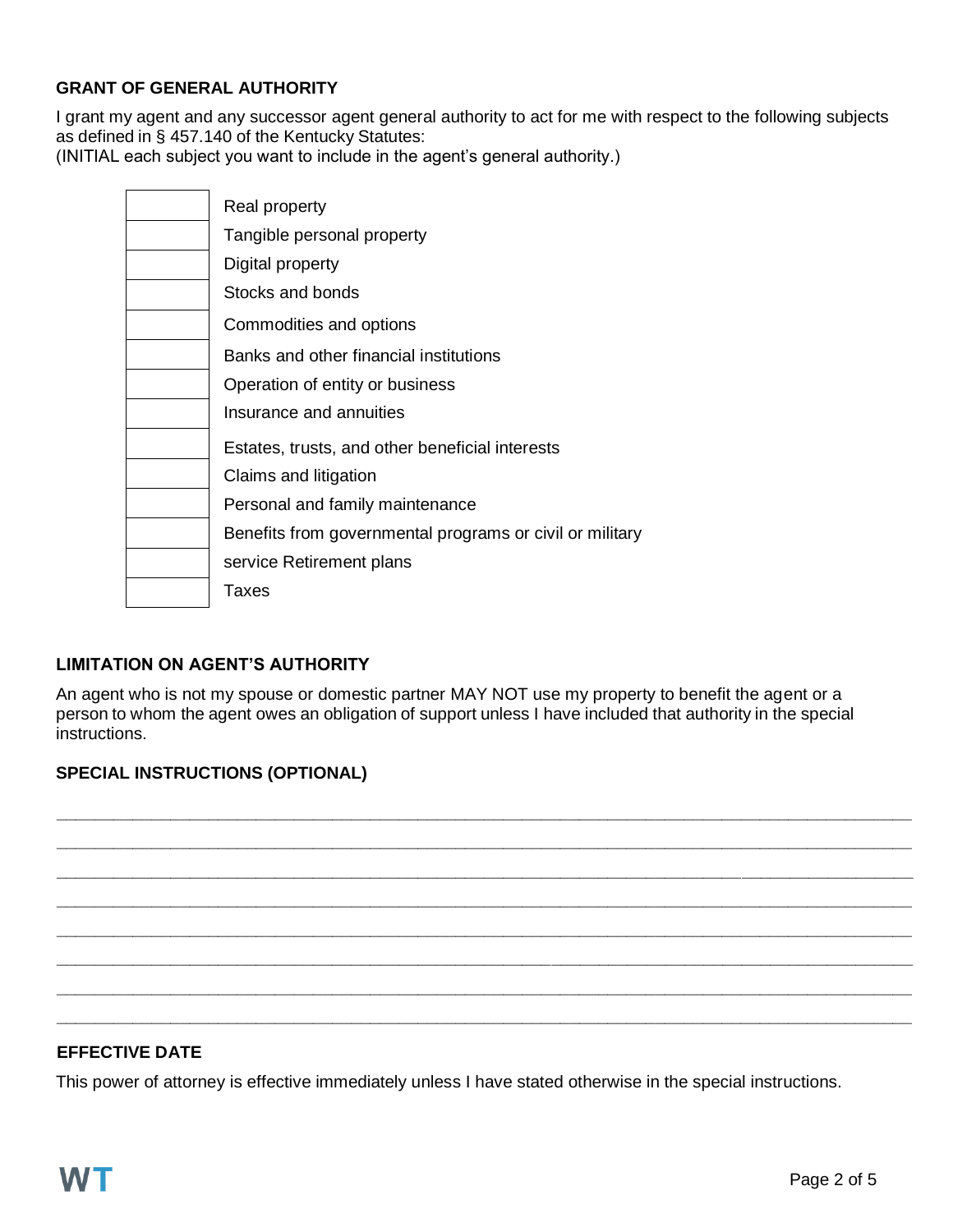## **NOMINATION OF GUARDIAN (OPTIONAL)**

If it becomes necessary for a court to appoint a guardian of my estate or guardian of my person, I nominate the following person(s) for appointment:

| Nominee's telephone number:<br><u> </u> |  |  |
|-----------------------------------------|--|--|

# **RELIANCE ON THIS POWER OF ATTORNEY FOR FINANCES AND PROPERTY**

Any person, including my agent, may rely upon the validity of this power of attorney or a copy of it unless that person knows that the power of attorney has been terminated or is invalid.

#### **SIGNATURE AND ACKNOWLEDGMENT**

| This document was acknowledged before me on                                                                                                                                                                                          |                |  |  |
|--------------------------------------------------------------------------------------------------------------------------------------------------------------------------------------------------------------------------------------|----------------|--|--|
|                                                                                                                                                                                                                                      |                |  |  |
|                                                                                                                                                                                                                                      | (Seal, if any) |  |  |
| Signature of notary: <u>contract the contract of the second second contract of the second second second second second second second second second second second second second second second second second second second second s</u> |                |  |  |
|                                                                                                                                                                                                                                      |                |  |  |
| My commission expires: Letter and the contract of the contract of the contract of the contract of the contract of the contract of the contract of the contract of the contract of the contract of the contract of the contract       |                |  |  |
|                                                                                                                                                                                                                                      |                |  |  |

## **AGENT'S DUTIES**

When you accept the authority granted under this Power of Attorney, a special legal relationship is created between you and the principal. This relationship imposes upon you legal duties that continue until you resign or the Power of Attorney is terminated or revoked. You must do all the following:

(1) Do what you know the principal reasonably expects you to do with the principal's property or, if you do not know the principal's expectations, act in the principal's best interest.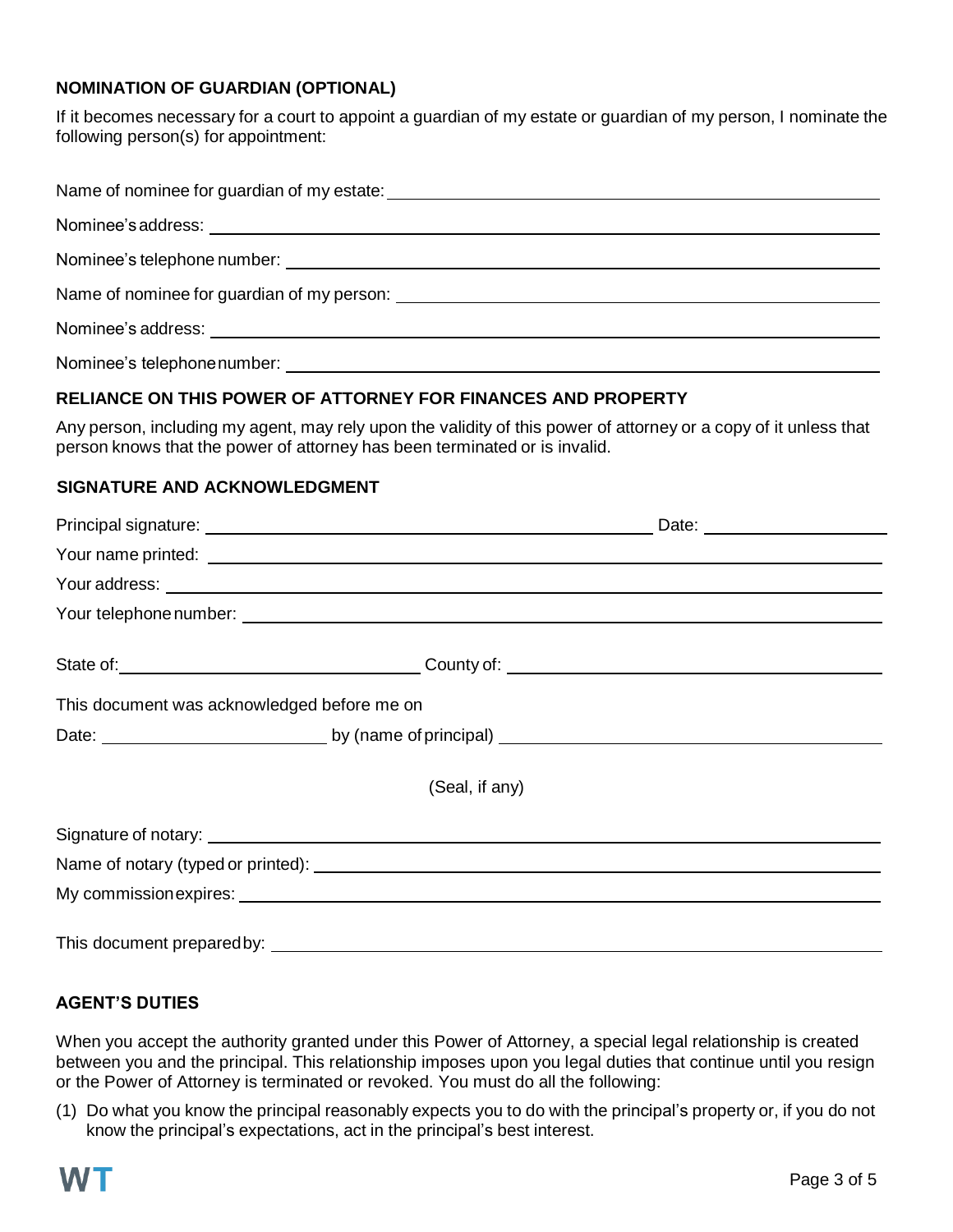- (2) Act in good faith.
- (3) Do nothing beyond the authority granted in this Power of Attorney.
- (4) Disclose your identity as an agent whenever you act for the principal by writing or printing the name of the principal and signing your own name as "agent" in the following manner:

(principal's name) by (your signature) as agent

Unless the special instructions in the Power of Attorney state otherwise, you must also do all the following:

- (1) Act loyally for the principal's benefit.
- (2) Avoid conflicts that would impair your ability to act in the principal's best interest.
- (3) Act with care, competence, and diligence.
- (4) Keep a record of all receipts, disbursements, and transactions made on behalf of the principal.
- (5) Cooperate with any person that has authority to make health-care decisions for the principal to do what you know the principal reasonably expects or, if you do not know the principal's expectations, to act in the principal's best interest.
- (6) Attempt to preserve the principal's estate plan if you know the plan and preserving the plan is consistent with the principal's best interest.

## **TERMINATION OF AGENT'S AUTHORITY**

You must stop acting on behalf of the principal if you learn of any event that terminates this Power of Attorney or your authority under this Power of Attorney. Events that terminate a Power of Attorney or your authority to act under a Power of Attorney include all the following:

- (1) Death of the principal
- (2) The principal's revocation of the Power of Attorney or your authority.
- (3) The occurrence of a termination event stated in the Power of Attorney.
- (4) The purpose of the Power of Attorney is fullyaccomplished.
- (5) If you are married to the principal, a legal action is filed with a court to end your marriage, or for your legal separation, unless the special instructions in this Power of Attorney state that such an action will not terminate your authority.
- (6) If you are the principal's domestic partner and your domestic partnership is terminated, unless the special instructions in this Power of Attorney state that such an action will not terminate your authority.

## **LIABILITY OF AGENT**

The meaning of the authority granted to you is defined in the § 457.140 of the Kentucky Statutes. If you violate the Statutes or act outside the authority granted, you may be liable for any damages caused by your violation.

If there is anything about this document or your duties that you do not understand, you should seek legal advice.

## **OPTIONAL SIGNATURE OF AGENT**

I have read and accept the duties and liabilities of the agent as specified in this Power of Attorney.

Agent's signature: <u>Date:</u> Date: Date: Date: Date: Date: Date: Date: Date: Date: Date: Date: Date: Date: Date: Date: Date: Date: Date: Date: Date: Date: Date: Date: Date: Date: Date: Date: Date: Date: Date: Date: Date: Dat